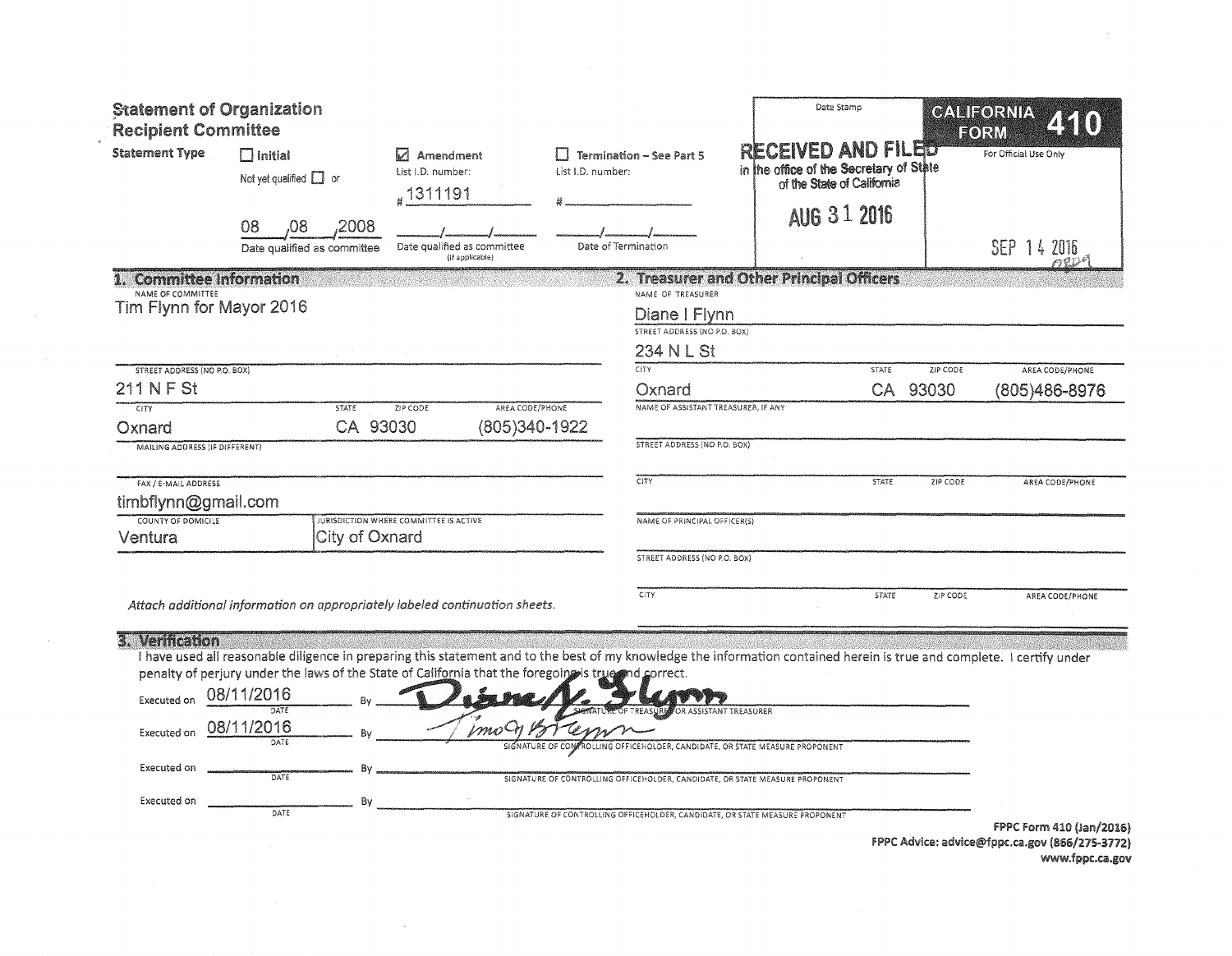| <b>Statement of Organization</b><br><b>Recipient Committee</b><br>INSTRUCTIONS ON REVERSE | CALIFORNIA 410<br>Page 2 |
|-------------------------------------------------------------------------------------------|--------------------------|
| Tim Flynn for Mayor 2016                                                                  | <b>I.D. NUMBER</b>       |
|                                                                                           | 1311191                  |

• All committees must list the financial institution where the campaign bank account is located.

| NAME OF FINANCIAL INSTITUTION                          | AREA CODE/PHONE   | i BANK ACCOUNT NUMBER |          |
|--------------------------------------------------------|-------------------|-----------------------|----------|
| Bank of America-Oxnard Main                            | $(805)258 - 4508$ | 18024-67829           |          |
| ADDRESS                                                | CITY              | STATE                 | ZIP CODE |
| 1855 N Oxnard Blvd                                     | Dxnard.           | CΑ                    | 93030    |
| 4. Type of Committee Complete the applicable sections. |                   |                       |          |

## **Controlled Committee**

• List the name of each controlling officeholder, candidate, or state measure proponent. If candidate or officeholder controlled, also list the elective office sought or held, and district number, if any, and the year of the election.

• List the political party with which each officeholder or candidate is affiliated or check "nonpartisan."

• If this committee acts jointly with another controlled committee, list the name and identification number of the other controlled committee.

| NAME OF CANDIDATE/OFFICEHOLDER/STATE MEASURE PROPONENT | ELECTIVE OFFICE SOUGHT OR HELD<br>(INCLUDE DISTRICT NUMBER IF APPLICABLE) | YEAR OF ELECTION | PARTY         |
|--------------------------------------------------------|---------------------------------------------------------------------------|------------------|---------------|
| Timothy B Flynn                                        | Mayor - City of Oxnard                                                    | 2016             | . Monpartisan |
|                                                        |                                                                           |                  | I Nonpartisan |
|                                                        |                                                                           |                  |               |

Primarily Formed Committee The Primarily formed to support or oppose specific candidates or measures in a single election. List below:

| CANDIDATE(S) NAME OR MEASURE(S) FULL TITLE (INCLUDE BALLOT NO. OR LETTER) | CANDIDATE(S) OFFICE SOUGHT OR HELD OR MEASURE(S) JURISDICTION<br>(INCLUDE DISTRICT NO., CITY OR COUNTY, AS APPLICABLE) | CHECK ONE |        |
|---------------------------------------------------------------------------|------------------------------------------------------------------------------------------------------------------------|-----------|--------|
|                                                                           |                                                                                                                        | SUPPORT   | OPPOSE |
|                                                                           |                                                                                                                        | SUPPORT   | OPPOSE |

FPPC Form 410 (Jan/2016) FPPC Advice: advice@fppc.ca.gov (866/275-3772) www.fppc.ca.gov